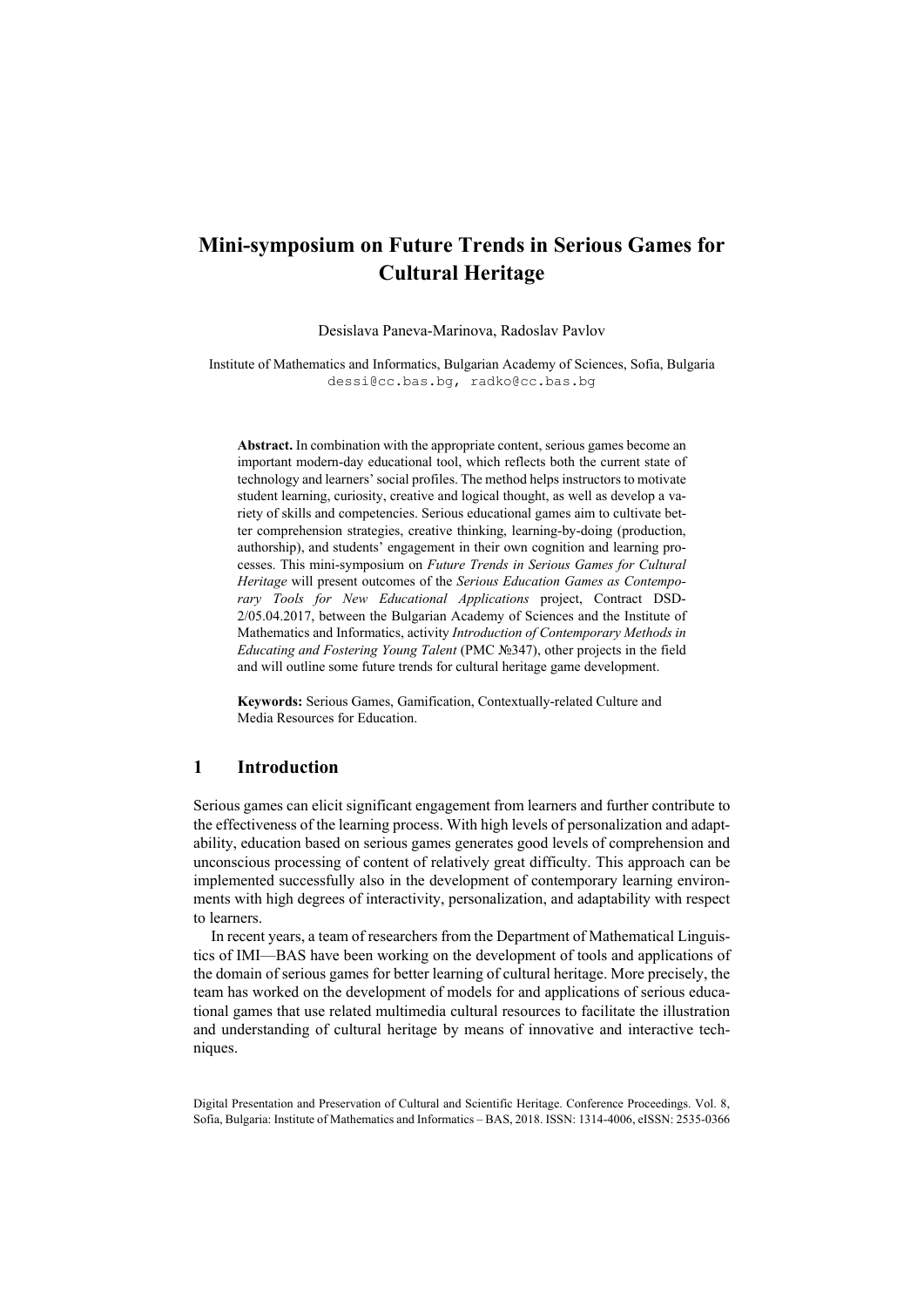Several projects are realized or are in a stage of development, *i.e.* the serious educational 3D video game on Bulgarian Orthodox iconography (Bontchev, Paneva-Marinova, & Draganov, 2016), educational games, implemented in the BOOK@HAND BIDL application (Draganov, et al., 2015), "The Thracians" serious game (Márkus, Paneva-Marinova, & Luchev, 2018), (Márkus, et al, 2018), (Paneva-Marinova, et al, 2018a), (Paneva-Marinova, et al, 2018b), developed under the project *Serious Games as Contemporary Tools for New Educational Applications*, *etc.*

The current project *Serious Games as Contemporary Tools for New Educational Applications* comprises the development of a model and of content for a serious educational game focused on the Thracian civilization, a game which will draw on ancient primary sources, on architecture and artefacts unearthed during archaeological excavations, and on research by Bulgarian scholars. Exploring the chambers of the structure excavated beneath Ostrousha mound (in the Valley of Thracian Kinds near the town of Kazanlŭk), learners will discover and retain knowledge about key characteristics of Thracian culture as known to us from the excavated and studied Thracian tombs, heroa, and sanctuaries, and from the weapons and treasures uncovered inside or outside these structures.

The technological implementation of *The Thracians* game has been accomplished under the joint project "Development of Software Systems for Multimedia and Language Technologies" of the Institute for Computer Science and Control, Hungarian Academy of Sciences (MTA SZTAKI) and IMI—BAS.

The game is available for free of charge and could be used in primary and secondary schools at learning ancient civilizations.

## **2 New Developments of Serious Games for Ancient Civilizations and History**

Serious games can elicit significant engagement from learners and further contribute to the effectiveness of the learning process. With high levels of personalization and adaptability, education based on serious games generates good levels of comprehension and unconscious processing of content of relatively great difficulty. This approach can be implemented successfully also in the development of contemporary learning environments with high degrees of interactivity, personalization, and adaptability with respect to learners. For example, the integration of ICT in the  $6<sup>th</sup>$  and  $7<sup>th</sup>$ -grade ancient history curriculum would allow – by means of game playing, interactive interface, visualization, video, and animation – presenting the material in a fun and accessible way, explaining connections, relationships, and influences among ancient civilizations, demonstrating the continuity of ideas despite the demise of entire peoples, as well as the impact of geographic givens to the evolution of civilization, while equipping students with orientational literacy and the ability to apply geographic knowledge. A focus group of outstanding students will be formed and included in the development of serious educational games and their content in the area of ancient history and civilization. In collaboration with history instructor-pedagogues, an advisory group of history and civilization teachers will be convened in order to ensure the pedagogic and methodological relevance of the educational products.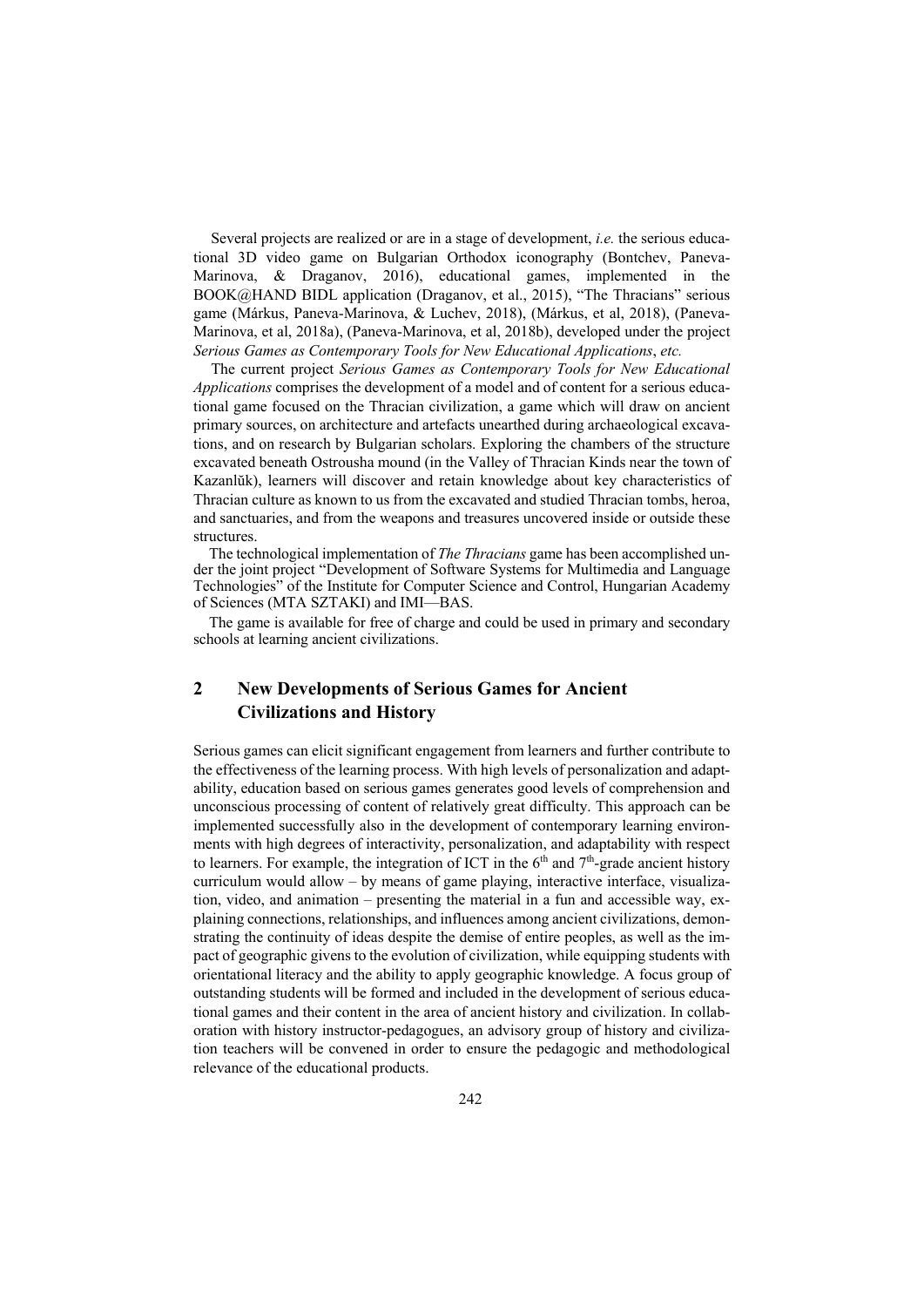### **Acknowledgements**

This work has been partially supported by the project *Serious Games as Contemporary Tools for New Educational Applications* Contract DSD-2/05.04.2017 between the Bulgarian Academy of Sciences and the Institute of Mathematics and Informatics, Activity *Introduction of Contemporary Methods in Educating and Fostering Young Talent* (PMC №347).

### **References**

- Bontchev, B., Paneva-Marinova, D., & Draganov, L. (2016). Educational Video Games for Bulgarian Orthodox Iconography. *Proceedings of 9th Annual International Conference of Education, Research and Innovation (ICERI2016)*, (pp. 1679-1688). Seville, Spain.
- Draganov, L., Paneva-Marinova, D., Pavlova, L., Luchev, D., Márkus, Z., Szántó, G., & Szkaliczki, T. (2015). Technology-enhanced learning for cultural heritage. In R. Pavlov, & P. Stanchev (Ed.), *Proceedings of the 5th International Conference on Digital Presentation and Preservation of Cultural and Scientific Heritage. 5*, pp. 293-301. Veliko Tarnovo, Bulgaria: Institute of Mathematics and Informatics - BAS. Retrieved March 25, 2018, from http://dipp.math.bas.bg
- Márkus, Z. L., Paneva-Marinova, D., & Luchev, D. (2018). Towards Effective Understanding of Ancient Thracian Civilization by Serious Game, 24th Conference of Multimedia in Education (http://www.mmo.njszt.hu/), Budapest, Hungary, 31 may-1 June, 2018, pp. 223-227, ISBN: 978-615-5036-13-2, DOI: 10.26801/MMO.2018.1.24
- Márkus, Z. L., Weisz, Z., Kaposi, G., Veres, M., Szkaliczki, T., Paneva-Marinova, D., Pavlov, R., Luchev, D., & Goynov, M. (2018). Multiplatform-based Game Development, Management and Presentation Tool for Supporting New Methods of Interactive Learning, *Opening Conference of Resilient Cultural Heritage and Communities in Europe (REACH) project*, May 2018, Hungarian National Museum, Budapest, Hungary. http://files.elearning.sztaki.hu/demo/2018 GAtH\_Game\_portal demo\_EN\_Reach\_conference.mp4 (accessed on 11.05.2018)
- Paneva-Marinova, D., ., Pavlov, R., Luchev, D., Goynov, M., Márkus, Z. L., Weisz, Z., Kaposi, G., Veres, M., Szkaliczki, T. (2018a). Bridging the Gap between Ancient Thracian Cultural Heritage and Modern Youth through Serious Games, *Opening Conference of Resilient Cultural Heritage and Communities in Europe (REACH) project*, May 2018, Hungarian National Museum, Budapest, Hungary. http://files.elearning.sztaki.hu/demo/2018\_GAtH\_Thra-

cian\_game\_demo\_EN\_Reach\_conference.mp4 (accessed on 11.05.2018)

Paneva-Marinova, D., Rousseva, M., Pavlov, R., & Luchev, D.. (2018b). The Ancient Thracian Civilization and Modern Youth Convergence by Serious Games. Proceedings of the 10th annual International Conference on Education and New Learning Technologies, Palma de Mallorca, Spain, 2nd - 4th of July, 2018., 2018, ISBN:978- 84-09-02709-5, 3940-3945